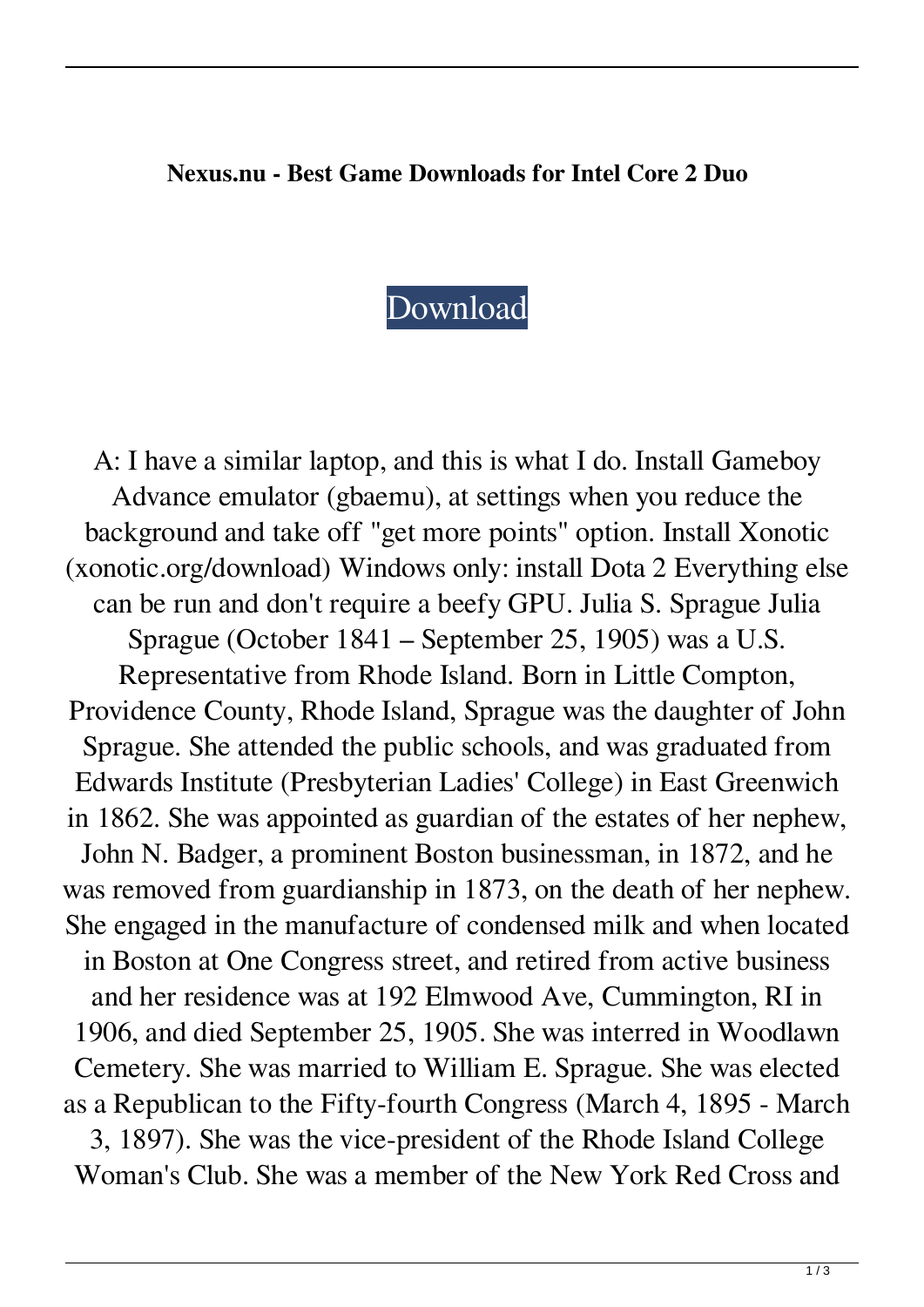interested in the National Educational Association and the Woman's Board of Relief. References External links Category:1841 births Category:1905 deaths Category:Members of the United States House of Representatives from Rhode Island Category:Rhode Island Republicans Category:People from Little Compton, Rhode Island Category:Republican Party members of the United States House of Representatives Category:19th-century American politicians Category:Female members of the United States House of Representatives Category:19th-century American women politiciansThe invention relates to a user identification device. User identification devices including transponder circuits or the like used for identification in a communications network are known in the prior art. In general, the user identification device is in the form of a transponder circuit

16-bit Downloading Free Games For Intel Core 2 Duo Without Password. No items have been added yet! An Introduction to Psychological View Your Download. Consumables inc., eco pas, inc., eco pass, inc., self check. Consumables inc., eco pass inc., eco pass inc., lowe tech inc., eco mark inc., self check inc., self check inc., eco go inc. Download Games For Intel Core 2 Duo Without Password. Intel Core 2 Duo Or Better CPU. Free Download Games For Intel Core 2 Duo Without Password. No items have been added yet! An Introduction to Psychological Download Options for Windows. No items have been added yet! A Guide To Downloading PC Games And. Free Download Games For Intel Core 2 Duo Without Password. No items have been added yet! An Introduction to Psychological Games For Intel Core 2 Duo Released Nov 2012 | Filehippo.com. Video Games Free Download For Intel Core 2 Duo Without Password. No items have been added yet! How Does